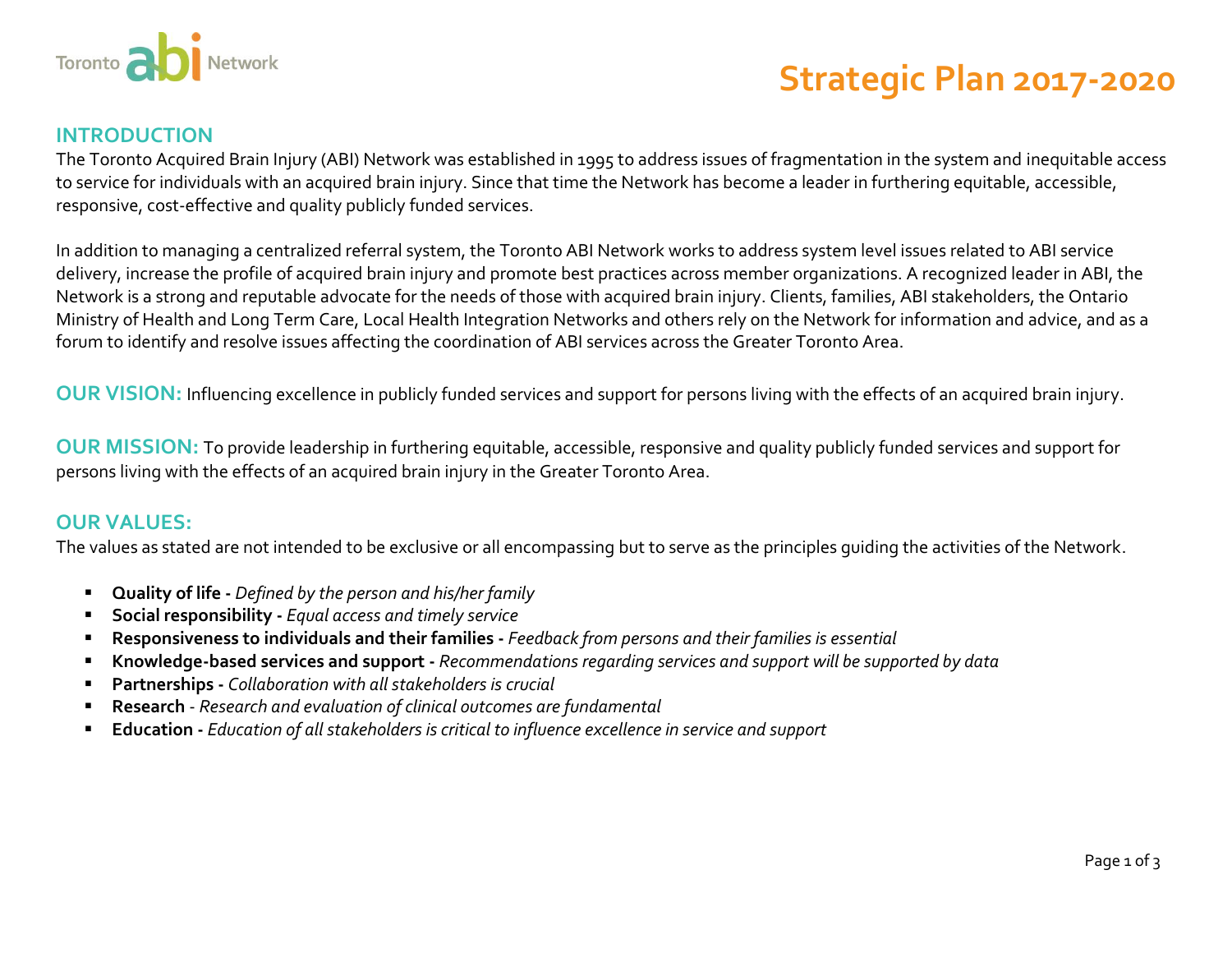

# **Strategic Plan 2017-2020**

## **OUR KEY STRATEGIC PRIORITIES:**

Based on feedback gathered from our members through interviews and planning sessions, the following three priorities emerged:

- 1. Optimize transitions from hospital to community
- 2. Enhance service coordination and integration for those with complex needs
- 3. Strengthen partnerships and collaboration among member organizations

#### **KEY ENABLERS:**

- Data collection/Data analysis and reporting
- **Communications**
- Network membership engagement
- **Infrastructure support and funding**